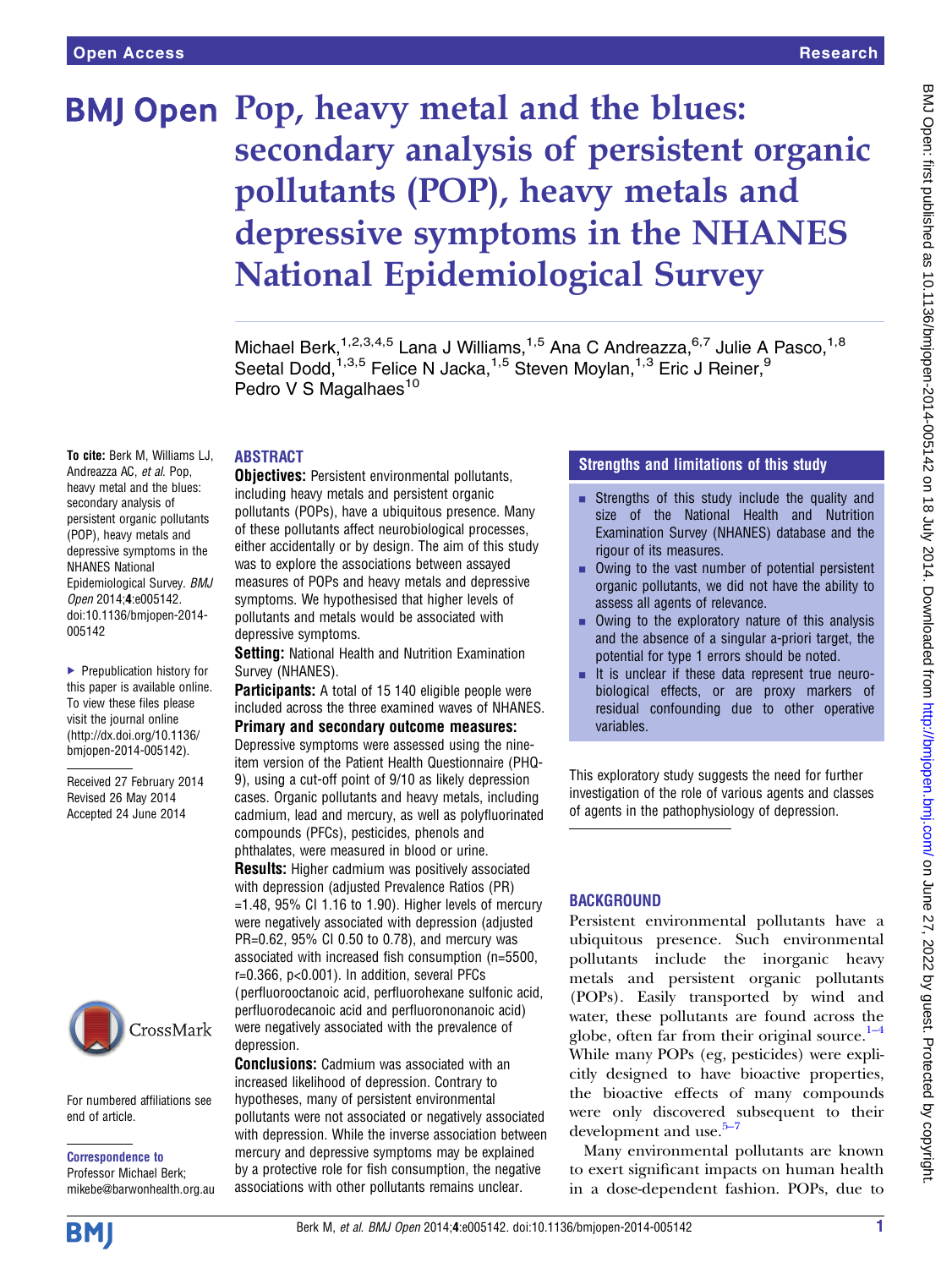their potential to bioaccumulate and biomagnify in human and animal tissues, appear to become progres-sively concentrated up the food chain.<sup>[8](#page-7-0)</sup> POPs have documented adverse effects on a diversity of biological systems, and extensive exposure can cause illness and death. They can disrupt endocrine, reproductive and immune systems, are associated with risk for cancer and, germane to this report, are linked to neurobehavioural disorders. As an exemplar, in a recent study evaluating the neurotoxic effects of POPs, a Spanish birth cohort demonstrated that prenatal exposure to polychlorinated biphenyl-153 is associated with worse psychomotor development, supporting the importance of understanding how POPs interfere in brain development, in order to guide and develop environmental strategies to minimise the impact on brain health.<sup>[9](#page-7-0)</sup>

Other POPs also exert effects on neuronal systems in preclinical models. Neurotoxic effects of hexachlorocyclohexane pesticides have been reported in animals after ingestion of a single dose, while prolonged exposure to low doses in rats resulted in significantly altered Skinner box behaviour (operant conditioning), and reduced nerve conduction velocity.[10 11](#page-7-0) Polychlorinated dibenzo-p-dioxins and polychlorinated dibenzofurans, frequently referred to as 'dioxins', are associated with neurodevelopmental delays and subtle neurobehavioural effects, including neonatal hypotonia.<sup>12</sup> Bisphenol A (BPA), used in the lining of food containers, is implicated in neuroendocrine and developmental abnormalities[.13](#page-7-0) Neurobehavioural effects following perinatal exposure are reported in animals (monkey, rat and mouse) and humans. $14$  In rhesus monkey infants exposed in utero and during lactation, impaired learn-ing ability and hyperactivity were reported.<sup>[12](#page-7-0)</sup>

Some previous studies have investigated the relationship between exposure to environmental pollutants and neurobehavioural effects in humans. One study reported that solvent exposure was linked to an increased risk of anxiety and depressive disorders in adults.<sup>[15](#page-7-0)</sup> In another cohort study of 1512 participants, prenatal and early childhood tetrachloroethylene contaminated drinking water exposure was associated with an increased risk of bipolar disorder, post-traumatic stress disorder and schizophrenia.[16](#page-7-0) Exposure to organophosphate pesticides in farmers was linked to higher levels of somatisation, as well as higher blood levels of superoxide dismutase and lipid peroxidation and lowered total antioxidant capacity.<sup>17</sup> This may be germane to psychiatric health due to the demonstrated role of oxidative stress in a number of psychiatric disorders.[18 19](#page-7-0) Data also have linked heavy metal exposure to mood disorders. Symptoms of manganese poisoning can include euphoria, apathy, hallucinations, flight of ideas, compulsivity agitation and verbosity; and symptoms of mercury poisoning can include irritability, poor concentration, memory deficiencies, anxiety and depression. $20\ 21$  In two selected samples with a psychotic disorder or bipolar disorder, blood levels of cadmium and lead were found to

be higher than in healthy control participants. Although very limited in scope, these data point to a possible impact of these pollutants in mental health. $22 \frac{23}{3}$  Heavy metals such as cadmium, arsenic and lead are found in cigarettes, and this may be one of the multitudes of pathways whereby smoking may be detrimental to health.<sup>[24](#page-7-0)</sup>

An understanding of which pollutants, if any, can affect the development of depressive symptoms is imperative given the widespread use of these pollutants and the substantial burden of disease imposed by unipolar depression.[25](#page-7-0) The aim of this study, therefore, was to explore the associations between numerous assayed measures of POPs and heavy metals and depressive symptoms in the National Health and Nutrition Examination Survey (NHANES). We hypothesised positive relationships between POPs and heavy metals and depression.

# **METHODS**

# **Participants**

This study included adults who participated in one of the three latter waves (2005–2006, 2007–2008 and 2009–2010) of the NHANES, for which data is publicly available [\(http://www.cdc.gov/nchs/nhanes.htm\)](http://www.cdc.gov/nchs/nhanes.htm). Of a sample of 18 318 individuals who participated in one of the three waves and were aged over 18 years, those who did not have a valid depression screen were excluded from the analyses, resulting in a sample of 15 760. The maximum sample size for analyses including missing data on pollutants was 15 140 participants. For total sample size according to class of pollutant see [table 1](#page-2-0).

# **Measurements**

The outcome, depressive symptoms, was assessed using the nine-item depression module of the Patient Health Questionnaire (PHQ-9). The PHQ-9 is based on the Diagnostic and Statistical Manual of Mental Disorders Fourth Edition (DSM-IV) criteria for major depressive disorder and has been considered to be reliable and valid for use in the general population.<sup>[26](#page-7-0)</sup> To indicate the presence of significant depressive symptoms we employed a cut-off point of  $9/10^{27}$  $9/10^{27}$  $9/10^{27}$  This is largely recognised as the optimal trade-off between sensitivity and specificity.<sup>[28](#page-7-0)</sup>

The exposures of interest included the following:

# Heavy metals

Blood lead, cadmium and mercury were assessed in all three waves (n=16 691). Whole blood lead (Pb), cadmium (Cd) and mercury (Hg) concentrations were determi[ned u](#page-7-0)sing inductively coupled plasma mass spectrometry.29–<sup>31</sup>

# Polyfluorinated compounds

Levels of polyfluorinated compounds (PFCs) were measured in subsamples drawn from each of the three waves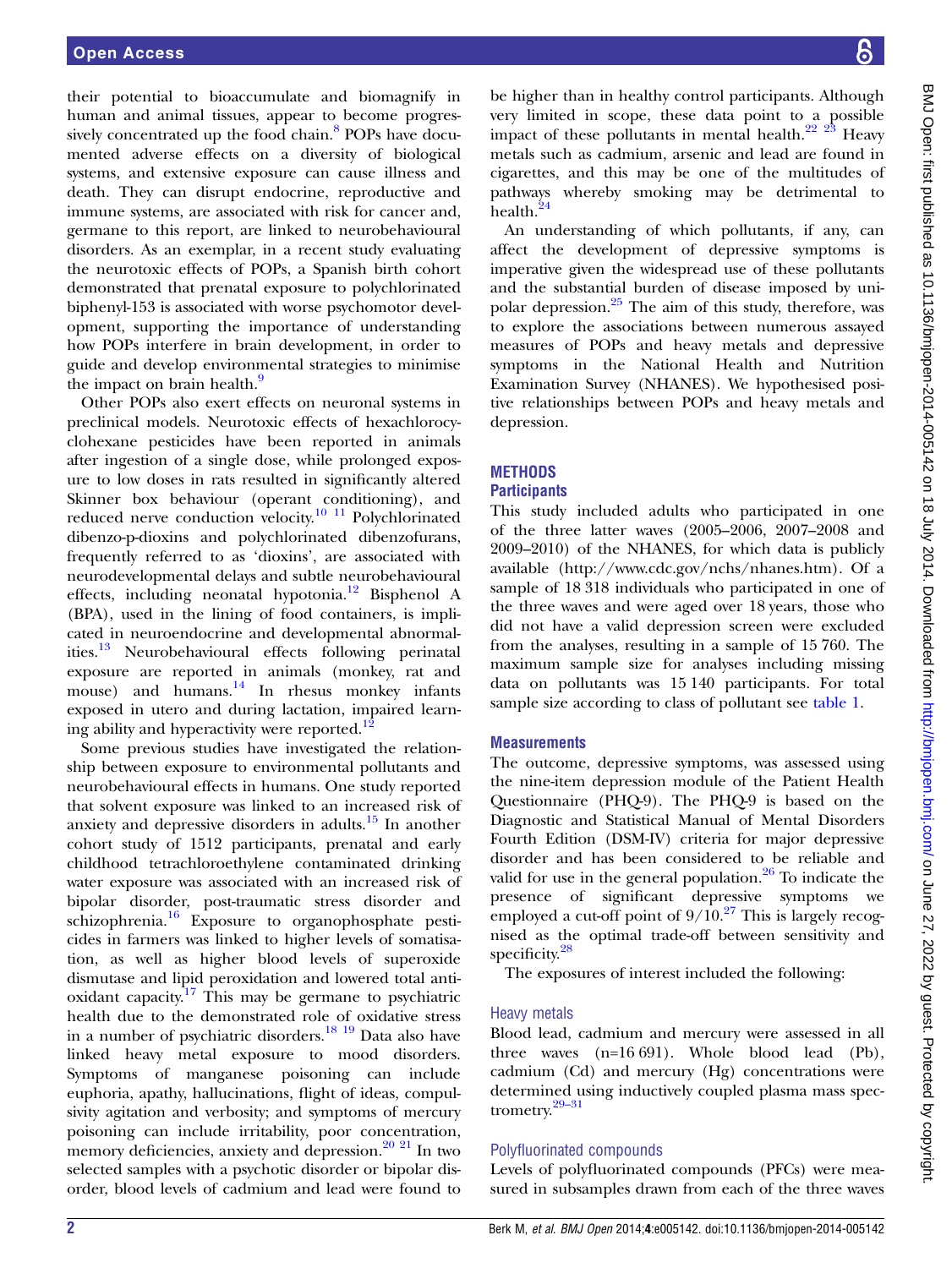<span id="page-2-0"></span>

| <b>Table 1</b><br>Sample sizes for different classes of pollutants measured in the three NHANES waves assessed |                                |                        |                              |                              |                           |                            |
|----------------------------------------------------------------------------------------------------------------|--------------------------------|------------------------|------------------------------|------------------------------|---------------------------|----------------------------|
| <b>NHANES</b><br>wave                                                                                          | <b>Heavy metals</b><br>(blood) | <b>PFCs</b><br>(blood) | <b>Pesticides</b><br>(urine) | <b>Phthalates</b><br>(urine) | <b>Phenols</b><br>(urine) | Organophosphate<br>(urine) |
| 2005-2006                                                                                                      | 4608                           | 1513                   | 1521                         | 1521                         | 1521                      | <b>NA</b>                  |
| 2007-2008                                                                                                      | 5172                           | 1689                   | 1767                         | 1767                         | 1767                      | 1753                       |
| 2009-2010                                                                                                      | 5360                           | 1726                   | 1789                         | ΝA                           | 1789                      | <b>NA</b>                  |
| NA, not applicable; NHANES, National Health and Nutrition Examination Survey.                                  |                                |                        |                              |                              |                           |                            |

(n=5442). The quantitative detection of perfluorooctane sulfonamide (PFOSA), 2-(N-methyl-perfluorooctanesulfonamido) acetic acid (Me-PFOSA-AcOH), 2-(N-ethylperfluorooctanesulfonamido) acetic acid (Et-PFOSA-AcOH), perfluorobutanesulfonate (PFBuS), perfluorohexanesulfonate (PFHxS), perfluorooctanesulfonate (PFOS), perfluoroheptanoate (PFHpA), perfluorooctanoate (PFOA), perfluorononanoate (PFNA), perfluorodecanoate (PFDeA), perfluoroundecanoate (PFUA), and perfluorododecanoate in serum was performed using solid phase extraction (SPE) coupled to highperformance liquid chromatography (HPLC)—turbo ion spray ionisation (TIS)—tandem ma[ss spe](#page-7-0)ctrometry  $(MS/MS;$  online SPE-HPLC-TIS-MS/MS).<sup>29–31</sup>

# Environmental pesticides and phenols

Urinary levels of pesticides and phenols were measured in subsamples drawn from each of the three waves (n=5588). The method employed SPE coupled online to HPLC and MS/MS for measuring phenols and pesticides. With the use of isotopically labelled internal standards, the sensitivity is sufficient for measuring urinary levels of phenols in non-occupationally exposed partici-pants.<sup>[29](#page-7-0)–3</sup>

# **Phthalates**

Urinary phthalates were measured in subsamples drawn from the first two waves (n=3566). The test utilises HPLC —electrospray ionisation (ESI)—MS/MS (HPLC-ESI-MS/ MS) for the quantitative detection of the following metabolites: monomethyl phthalate (mMP), monoethyl phthalate (mEP), monobutyl phthalate (mBP), mono-isobutyl phthalate (miBP), mono-(3-carboxypropyl) phthalate (mCPP), monocyclohexyl phthalate (mCHP), mono-(2 ethylhexyl) phthalate (mEHP), monooctyl phthalate (mOP), monobenzyl phthalate (mBzP), monoisononyl phthalate (mNP), mono-(2-ethyl-5-oxohexyl) phthalate (mEOHP), mono-(2-ethyl-5-hydroxyhexyl) phthalate (mEHHP), mono-(2-ethyl-5-carboxypentyl) phthalate (mECPP), monocarboxyoctyl phthalate (MCOP) and monocarboxynonyl phthalate (MCNP). Samples were then processed using enzymatic deconjugation of the glucuronidated phthalate monoesters followed by online SPE coupled with reversed HPLC-ESI-MS/MS.<sup>29-31</sup>

# **Organophosphates**

Urinary organophosphates were measured in a subsample drawn from the 2007–2008 wave (n=2593). Urine samples were spiked with stable isotope analogues of the dialkyl phosphate (DAPs) metabolites and water was removed from the samples. The dried residue was dissolved in acetonitrile and diethyl ether, and the DAPs were chemically derivatised to their respective chloropropyl phosphate esters. The chloropropyl phosphate esters were concentrated, and analy[sed u](#page-7-0)sing gas chromatography—MS/MS (GC–MS/MS).<sup>29–31</sup>

Other exposures, such as demographic and socioeconomic characteristics, medical conditions, relevant biological measures and other lifestyle factors were available from the three mentioned waves of data collection. Income was documented and divided into four categories (less than US\$10 000/year, US\$10 000–US\$25 000, US\$25 000–US\$45 000 and over US\$45 000). The poverty index ratio (PIR) is based on the number of family members and annual family income, calculated using poverty thresholds provided by the US Census Bureau.[32](#page-7-0) It was divided in quartiles as a further control variable. Country of birth and ethnicity was documented and grouped as USA versus other and Caucasian, Hispanic, African-American and other, respectively. Chronic medical conditions including cardiovascular and thyroid conditions, asthma, arthritis, liver disease, chronic obstructive pulmonary disease and cancer were self-reported. Smoking was assessed with a biomarker of smoke exposure, serum cotinine levels, $33$  which allow for the additional control of secondhand smoke; it was also categorised in quartiles. Biological measurements comprised creatinine, cholesterol and glucose serum levels. Fish consumption was estimated at the 2005–2006 wave of data collection by Food Frequency Questionnaire.<sup>[34](#page-7-0)</sup> We included this variable due to mercury accumulation in some fish species.

# Statistical analysis

The three continuous waves of NHANES were combined according to the Centre for Disease Control and Prevention (CDC) instructions to achieve maximum statistical power. $29-31$  Multivariate models were developed to identify factors associated with the presence of significant depressive symptoms, incorporating potential confounders including socioeconomic status, ethnicity, comorbid medical illnesses and relevant biological measurements. We conducted four different hierarchical models; unadjusted; adjusted for income, the PIR, country of birth, ethnicity, gender and age bands (categorised in 10-year bins; Model 1), the latter plus medical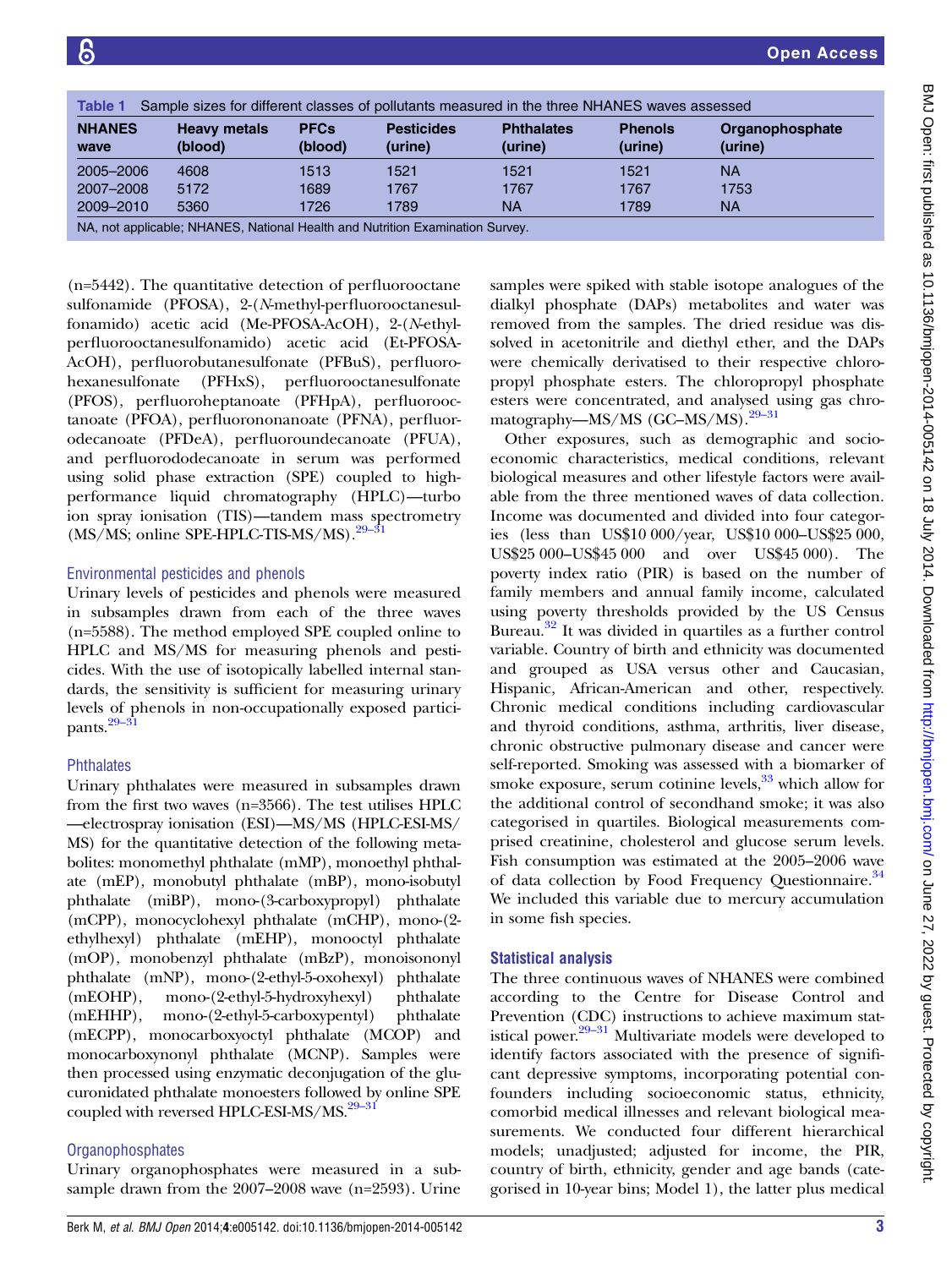conditions and smoking exposure (Model 2) and all plus biological measures (Model 3). Prevalence ratios (PR) for depression were calculated using binary Poisson regression with robust estimation of SEs.<sup>[35](#page-7-0)</sup> Furthermore, Spearman rank correlation was used to test the association between mercury and total fish consumption levels. The distribution of measured pollutants were extremely skewed, therefore the data were categorised into quartiles, as in previous manuscripts based on NHANES data.<sup>[36](#page-7-0)-39</sup>

#### RESULTS

The prevalence of likely depression, adjusted for the sample design was 7.1% (5.4% in the 2005–2006 wave, 8.1% in the 2007–2008 wave and 7.7% in the 2009–2010 wave). Characteristics for the whole group and those with and without depression are shown in table 2.

[Table 3](#page-4-0) shows associations between blood heavy metals and depression. Serum cadmium was associated with a higher prevalence of depression (adjusted (Adj) PR=1.48, 95% CI 1.16 to 1.90) after adjustment for confounders. There was no association between depression and lead. Mercury was associated with a lower prevalence of depression (Adj PR=0.62, 95% CI 0.50 to 0.78). Frequency of fish consumption was associated with total circulating mercury (n= $5500$ , r= $0.366$ , p< $0.001$ ).

Several PFCs [\(table 4\)](#page-4-0) were associated with a lower prevalence of depression; perfluorooctanoic acid (Adj PR=0.63, 95% CI 0.44 to 0.89), perfluorohexane sulfonic acid (Adj PR=0.67, 95% CI 0.49 to 0.92), perfluorodecanoic acid (Adj PR=0.62, 95% CI 0.45 to 0.86) and perfluorononanoic acid (Adj PR=0.63, 95% CI 0.43 to 0.92). With the exception of the phenols, benzophenone-3 (Adj PR=0.55, 95% CI 0.34 to 0.88), triclosan (Adj PR=0.66, 95% CI 0.47 to 0.93) and ethyl BMJ Open: first published as 10.1136/bmjopen-2014-005142 on 18 July 2014. Downloaded from http://bmjopen.bmj.com/ on June 27, 2022 by guest. Protected by copyright BMJ Open: first published as 10.1136/bmjopen-2014-005142 on 18 July 2014. Downloaded from <http://bmjopen.bmj.com/> on June 27, 2022 by guest. Protected by copyright.

paraben (Adj PR=0.76, 95% CI 0.57 to 1.00), there were no associations between the phthalates, pesticides and organophosphates and depression ([tables 4](#page-4-0)–[6\)](#page-5-0).

#### **DISCUSSION**

In this study, cadmium was associated with an increased likelihood of depression. However, contrary to our hypothesis, other heavy metals and POPs demonstrated either no association or negative associations with likely depression.

Heavy metals are very well-established neurotoxins, with extensive data on mercury, lead and other agents. They can interfere with major cellular systems at levels well below those causing classic signs of toxicity. $40\frac{41}{11}$ Cadmium induces neurotoxicity via multiple pathways, including interference with the blood–brain barrier, increases in oxidative stress, interference with zinc and calcium-dependent processes and metallothionein and induction of apoptosis. Intriguingly, many of these pathways are now known to be intimately involved in the pathophysiology of mood disorders. $42$  Cadmium ions bind to mitochondria and can inhibit respiration and oxidative phosphorylation.[40](#page-7-0) Furthermore, cadmium has been associated with synaptic malfunction through attenuation of Na(+)-dependent glutamate uptake and blockage of voltage-gated Ca(2+).<sup>[43](#page-7-0)</sup> It is worth mentioning that ketamine, a N-methyl-D-aspartate receptor antagonist that, in turn, increases presynaptic glutamate release, has emerged as a new drug for depression treat-ment.<sup>[44](#page-7-0)</sup> Similarly, lead impacts many pathways known to be operative in the genesis of depression, including neurogenesis and apoptosis, oxidative stress and glutathione, glutamate, calcium and calmodulin and neurotransmitters such as acetylcholine.<sup>18 19 45 46</sup> In one study examining mental health in individuals exposed via

|                                           | No depressive symptoms | <b>Depressive symptoms</b> | <b>Total sample</b> |
|-------------------------------------------|------------------------|----------------------------|---------------------|
| Female sex (%)                            | 49.6                   | 63.7                       | 50.8                |
| $Age*$                                    | $46(31-63)$            | 46 (33 - 58)               | $46(31-63)$         |
| Non-Caucasian ethnicity (%)               | 51.8                   | 57.3                       | 52.2                |
| Born outside USA (%)                      | 24.9                   | 18.1                       | 24.3                |
| Yearly family income over 45k (%)         | 44.9                   | 23.5                       | 43.1                |
| Cardiovascular illness (%)                | 9.8                    | 17.8                       | 10.5                |
| Chronic obstructive pulmonary disease (%) | 6.3                    | 17.4                       | 7.3                 |
| Cancer (%)                                | 9.3                    | 11                         | 9.5                 |
| Liver disease (%)                         | 3                      | 7.7                        | 3.4                 |
| Arthritis (%)                             | 26.3                   | 43.2                       | 27.8                |
| Asthma $(\%)$                             | 12.9                   | 23.3                       | 13.8                |
| Thyroid disease (%)                       | 9                      | 14.9                       | 9.5                 |
| Family PIR*                               | $2.27(1.17 - 4.18)$    | $1.23(0.73 - 2.27)$        | $1.82(0.96 - 3.60)$ |
| Cholesterol levels*                       | 192 (166-221)          | 193 (166-224)              | 191 (165-221)       |
| Creatinine levels*                        | $0.87(0.72 - 1.01)$    | $0.80(0.70 - 0.97)$        | $0.85(0.72 - 1.00)$ |
| Glucose levels*                           | $92(84 - 103)$         | $93(85 - 106)$             | $92(84 - 103)$      |

Continuous measures shown as median (IQR).

PHQ-9, nine-item depression module of the Patient Health Questionnaire; PIR, poverty index ratio.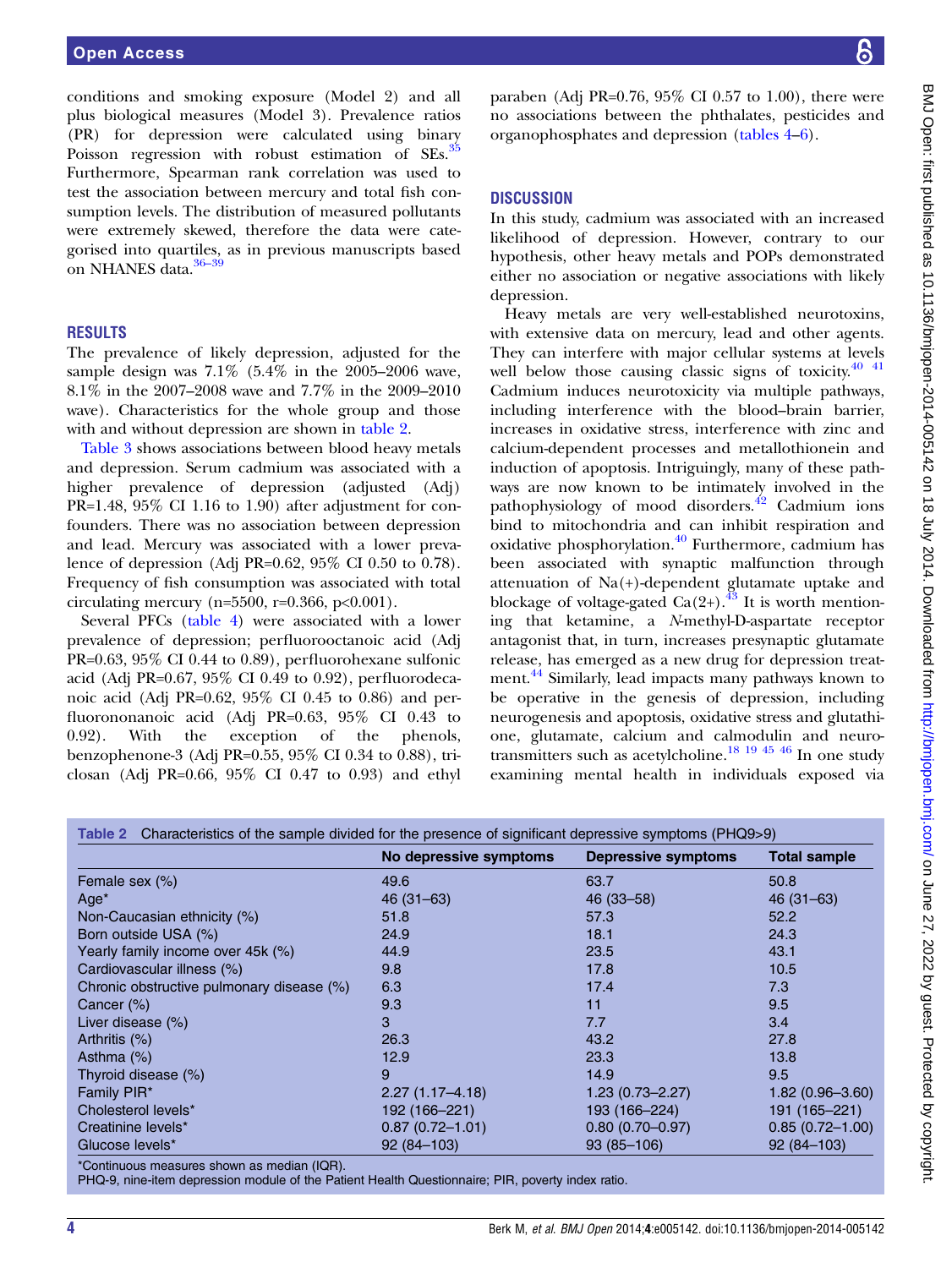| blood heavy metals and depression |                                |                         |                                                                                                                 |                                |  |  |
|-----------------------------------|--------------------------------|-------------------------|-----------------------------------------------------------------------------------------------------------------|--------------------------------|--|--|
|                                   | <b>Unadjusted</b><br>$n=15140$ | Model 1*<br>$n = 14016$ | Model 2 <sup>+</sup><br>$n=12807$                                                                               | Model 3‡<br>$n=12746$          |  |  |
| Cadmium                           | $2.40$ (1.93 to 3.00)          | 1.89 (1.49 to 2.40)     | 1.49 $(1.16 \text{ to } 1.91)$                                                                                  | 1.48 $(1.16 \text{ to } 1.90)$ |  |  |
| Lead                              | $0.95(0.81 \text{ to } 1.13)$  | $0.98$ (0.78 to 1.25)   | $0.79$ (0.62 to 1.00)                                                                                           | $0.81$ (0.64 to 1.02)          |  |  |
| <b>Mercury</b>                    | $0.45$ (0.36 to 0.56)          | $0.56$ (0.45 to 0.70)   | $0.62$ (0.50 to 0.78)                                                                                           | $0.62$ (0.50 to 0.78)          |  |  |
|                                   |                                |                         | the contract of the contract of the contract of the contract of the contract of the contract of the contract of | .                              |  |  |

<span id="page-4-0"></span>Table 3 Prevalence ratios for upper quartile (with first quartile used as reference) for multivariate associations between

\*Adjusted for demographics and socioeconomic status (age, sex, poverty, family income, ethnicity and country of birth).

†Adjusted for the above, cotinine levels and chronic medical illness.

‡Adjusted for the above and blood levels of cholesterol, glucose and creatinine.

mining to heavy metals, including cadmium, zinc, lead and copper, higher total scale scores on the Symptom Checklist 90 (SCL-90) were seen in the exposed compared with the control group, and ratings on somatisation, obsessive–compulsive, interpersonal sensitivity, depression, anxiety, hostility, paranoid ideation, psychoticism and other symptoms were higher in the exposed individuals. $47$  In a clinical study, higher levels of cadmium and lead were found in individuals with depression, and higher levels of lead in those with schizophrenia.<sup>[48](#page-7-0)</sup> Lower selenium is linked to depression  $risk.<sup>49</sup>$  $risk.<sup>49</sup>$  $risk.<sup>49</sup>$ 

Contrary to expectations, mercury was inversely correlated with depression in our study. This finding requires replication and further exploration, as this relationship may be secondary to other factors associated with mercury consumption. It is thought that mercury consumption may be a proxy of seafood consumption, which may itself be the operative factor, or may be a proxy of factors such as socioeconomic status and omega 3 intake. $8\frac{50}{1}$  Thus, the protective effect of fish consumption, which has been shown to be associated with reduced depression risk, may outweigh any potential

negative contribution of mercury to depression prevalence.<sup>[51](#page-7-0)</sup>

That several PFCs were associated with a lower risk of depression was an unexpected finding, given many of these compounds have shown significant neurodevelop-mental effects.<sup>[52](#page-7-0)</sup> Perfluorooctanoic acid belongs to the family of perfluorinated compounds, which are used extensively in industrial and consumer applications, including food packaging, clothing, fabrics and carpets. They are ubiquitous in the environment, being found in dust and human milk. Prenatal exposure is linked to developmental sequelae.<sup>[53](#page-7-0)</sup> Perfluorooctanoic acid also alters brain proteins including CaMKII, GAP-43 and synaptophysin that have critical roles in neuronal growth and synaptogenesis.<sup>[54](#page-7-0)</sup> Prenatal exposure results in neurobehavoural deficits in adult mice, including hyperactivity, altered spontaneous behaviour and impaired habituation, features found in many primary psychiatric disorders[.55](#page-7-0) These effects were shown to worsen with age.

Moreover, perfluorooctane sulfonic acid perturbs the functioning of motor neurones by altering α-Tubulin and proliferating cell nuclear antigen. $56$  It also induces

Table 4 Prevalence ratios for upper quartile (with first quartile used as reference) for multivariate associations between blood polyfluorinated compounds and depression

|                                                                                                                                                                                                                                                                                             | <b>Unadjusted</b><br>$n = 5026$ | Model 1*<br>$n = 4645$ | Model 2 <sup>+</sup><br>n=4272 | Model 3‡<br>n=4266    |
|---------------------------------------------------------------------------------------------------------------------------------------------------------------------------------------------------------------------------------------------------------------------------------------------|---------------------------------|------------------------|--------------------------------|-----------------------|
| Perfluorooctanoic acid                                                                                                                                                                                                                                                                      | $0.49$ (0.33 to 0.71)           | $0.66$ (0.46 to 0.93)  | $0.61$ (0.43 to 0.0.87)        | $0.63$ (0.44 to 0.89) |
| Perfluorohexane sulfonic acid                                                                                                                                                                                                                                                               | $0.49$ (0.36 to 0.66)           | $0.66$ (0.47 to 0.93)  | $0.66$ (0.47 to 0.93)          | $0.67$ (0.49 to 0.92) |
| 2-(N-ethyl-PFOSA) acetate§                                                                                                                                                                                                                                                                  | $0.62$ (0.31 to 1.26)           | $0.77$ (0.39 to 1.50)  | $0.73$ (0.38 to 1.41)          | $0.72$ (0.38 to 1.35) |
| 2-(N-methyl-PFOSA) acetate                                                                                                                                                                                                                                                                  | $0.84$ (0.55 to 1.26)           | $0.94$ (0.63 to 1.42)  | $0.79$ (0.55 to 1.28)          | $0.82$ (0.57 to 1.17) |
| Perfluorodecanoic acid                                                                                                                                                                                                                                                                      | $0.55$ (0.40 to 0.75)           | $0.64$ (0.48 to 0.86)  | $0.62$ (0.45 to 0.85)          | $0.62$ (0.45 to 0.86) |
| Perfluorobutane sulfonic acid¶                                                                                                                                                                                                                                                              | 0.89 (0.27 to 2.86)             | 1.29 (0.45 to 3.70)    | 1.47 (0.51 to 4.19)            | 1.50 (0.52 to 4.29)   |
| Perfluoroheptanoic acid§                                                                                                                                                                                                                                                                    | $0.89$ (0.68 to 1.18)           | $0.62$ (0.32 to 1.22)  | $0.52$ (0.24 to 1.11)          | $0.53$ (0.25 to 1.14) |
| Perfluorononanoic acid                                                                                                                                                                                                                                                                      | $0.61$ (0.43 to 0.87)           | $0.64$ (0.41 to 0.99)  | $0.62$ (0.42 to 0.92)          | $0.63$ (0.43 to 0.92) |
| Perfluorooctane sulfonamide¶                                                                                                                                                                                                                                                                | $0.58$ (0.37 to 0.90)           | $0.93$ (0.58 to 1.50)  | $0.89$ (0.55 to 1.43)          | $0.89$ (0.54 to 1.45) |
| Perfluoroundecanoic acid§                                                                                                                                                                                                                                                                   | $0.60$ (0.40 to 0.91)           | $0.68$ (0.44 to 1.05)  | $0.73$ (0.47 to 1.12)          | $0.72$ (0.47 to 1.09) |
| Perfluorododecanoic acid§                                                                                                                                                                                                                                                                   | $0.95$ (0.69 to 1.30)           | 0.80 (0.39 to 1.37)    | $0.80$ (0.39 to 1.63)          | $0.83$ (0.41 to 1.69) |
| Perfluorooctane sulfonic acid                                                                                                                                                                                                                                                               | $0.52$ (0.29 to 0.66)           | $0.60$ (0.34 to 1.05)  | $0.65$ (0.38 to 1.12)          | $0.68$ (0.39 to 1.16) |
| *Adjusted for demographics and socioeconomic status (age, sex, poverty, family income, ethnicity and country of birth).<br>†Adjusted for the above, cotinine levels and chronic medical illness.<br><b>EAdjusted for the above and blood levels of cholesterol, glucose and creatinine.</b> |                                 |                        |                                |                       |

‡Adjusted for the above and blood levels of cholesterol, glucose and creatinine.

§Only three groups formed because of the lack of granularity in data.

¶Only two groups formed because of the lack of granularity in data.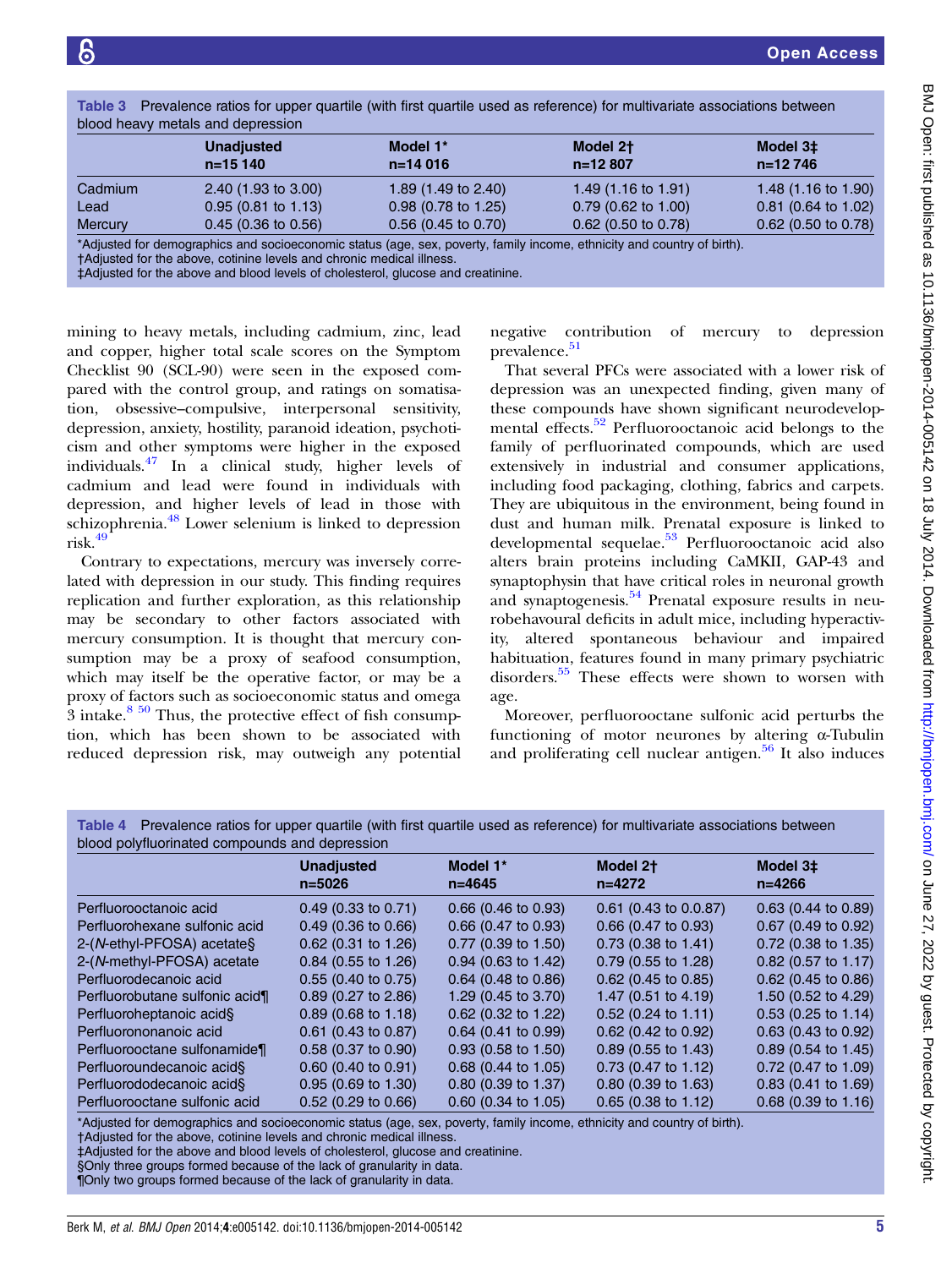<span id="page-5-0"></span>Table 5 Prevalence ratios for upper quartile (with first quartile used as reference) for multivariate associations between urinary phthalates and phenols and depression

| $\ldots$ , $\ldots$ is a considered and $\ldots$ is the contract as produced in |                                 |                        |                                    |                                |  |  |
|---------------------------------------------------------------------------------|---------------------------------|------------------------|------------------------------------|--------------------------------|--|--|
| <b>Phthalates</b>                                                               | <b>Unadjusted</b><br>$n = 3342$ | Model 1*<br>$n = 3117$ | Model 2 <sup>+</sup><br>$n = 2747$ | Model 3‡<br>$n = 2710$         |  |  |
| Monocarboxynonyl Phthalate                                                      | $0.91$ (0.57 to 1.46)           | 1.04 (0.68 to 1.59)    | $0.96$ (0.60 to 1.55)              | $0.93$ (0.58 to 1.48)          |  |  |
| Monocarboxyoctyl Phthalate                                                      | $0.91$ (0.56 to 1.48)           | 1.06 (0.69 to 1.63)    | 1.08 $(0.68 \text{ to } 1.71)$     | 1.05 (0.66 to 1.66)            |  |  |
| Mono-2-ethyl-5-carboxypentyl phthalate                                          | $0.84$ (0.51 to 1.38)           | $0.89$ (0.53 to 1.51)  | $0.76$ (0.42 to 1.35)              | $0.76$ (0.42 to 1.37)          |  |  |
| Mono-N-butyl phthalate                                                          | 1.65 (0.98 to 2.76)             | 1.35 (0.78 to 2.36)    | 1.17 $(0.63 \text{ to } 2.17)$     | 1.14 $(0.65 \text{ to } 1.99)$ |  |  |
| Mono-(3-carboxypropyl) phthalate                                                | 1.34 (0.82 to 2.21)             | 1.45 (0.88 to 2.40)    | 1.20 (0.67 to 2.13)                | 1.18 $(0.67 \text{ to } 2.07)$ |  |  |
| Monoethyl phthalate                                                             | 1.48 (0.94 to 2.34)             | 1.26 (0.76 to 2.08)    | 1.18 $(0.72 \text{ to } 1.96)$     | 1.28 $(0.77$ to 2.11)          |  |  |
| Mono-(2-ethyl-5-hydroxyhexyl) phthalate                                         | $0.94$ (0.55 to 1.61)           | 0.96 (0.55 to 1.68)    | 0.86 (0.46 to 1.59)                | 0.79 (0.43 to 1.45)            |  |  |
| Mono-(2-ethyl)-hexyl phthalate                                                  | $0.91$ (0.50 to 1.63)           | $0.93$ (0.50 to 1.73)  | $0.94$ (0.48 to 1.85)              | $0.96$ (0.49 to 1,87)          |  |  |
| Mono-N-methyl phthalate§                                                        | 0.86 (0.57 to 1.30)             | $0.82$ (0.56 to 1.20)  | $0.72$ (0.52 to 0.98)              | $0.73$ (0.54 to 1.01)          |  |  |
| Mono-isononyl phthalate¶                                                        | 1.27 (0.65 to 2.50)             | 1.45 (0.76 to 2.79)    | 1.50 (0.73 to 3.06)                | 1.38 (0.70 to 2.73)            |  |  |
| Mono-(2-ethyl-5-oxohexyl) phthalate                                             | $0.93$ (0.53 to 1.63)           | $0.99$ (0.55 to 1.78)  | $0.89$ (0.45 to 1.78)              | 0.84 (0.44 to 1.59)            |  |  |
| Mono-benzyl phthalate                                                           | 1.51 (0.85 to 2.69)             | 1.28 (0.66 to 2.46)    | 1.02 $(0.48 \text{ to } 2.14)$     | $0.99$ (0.52 to 1.88)          |  |  |
| Mono-isobutyl phthalate                                                         | 1.54 (0.88 to 2.69)             | 1.34 (0.77 to 2.33)    | 1.13 $(0.58 \text{ to } 2.18)$     | 1.11 (0.60 to 2.06)            |  |  |
| <b>Phenols</b>                                                                  | $n = 5160$                      | $n = 4775$             | $n = 4202$                         | $n = 4185$                     |  |  |
| <b>Bisphenol A</b>                                                              | 1.44 $(0.98 \text{ to } 2.10)$  | 1.22 (0.80 to 1.85)    | 1.00 $(0.64 \text{ to } 1.55)$     | $0.94$ (0.60 to 1.46)          |  |  |
| Benzophenone-3                                                                  | $0.47$ (0.33 to 0.67)           | 0.54 (0.37 to 0.80)    | $0.55$ (0.34 to 0.88)              | $0.55$ (0.34 to 0.88)          |  |  |
| 4-tert-octylphenol¶                                                             | 1.47 (10.7 to 2.02)             | 1.35 (0.95 to 1.92)    | 1.35 (0.94 to 1.95)                | 1.34 (0.93 to 1.94)            |  |  |
| Triclosan                                                                       | $0.52$ (0.40 to 0.69)           | 0.63 (0.47 to 0.84)    | $0.65$ (0.46 to 0.91)              | $0.66$ (0.47 to 0.93)          |  |  |
| Butyl paraben§                                                                  | 1.00 $(0.72 \text{ to } 1.41)$  | $0.92$ (0.66 to 1.28)  | $0.94$ (0.66 to 1.34)              | $0.96$ (0.67 to 1.37)          |  |  |
| Ethyl paraben§                                                                  | $0.83$ (0.62 to 1.09)           | 0.74 (0.56 to 0.99)    | 0.73 (0.55 to 0.97)                | $0.76$ (0.57 to 1.00)          |  |  |
| Methy paraben                                                                   | 1.04 $(0.73 \text{ to } 1.48)$  | $0.75$ (0.49 to 1.15)  | $0.77$ (0.51 to 1.18)              | $0.76$ (0.50 to 1.14)          |  |  |
| Propyl paraben                                                                  | 1.13 (0.87 to 1.64)             | 0.91 (0.59 to 1.40)    | 1.03 (0.68 to 1.58)                | 1.02 (0.67 to 1.54)            |  |  |

\*Adjusted for demographics and socioeconomic status (age, sex, poverty, family income, ethnicity and country of birth).

†Adjusted for the above, cotinine levels and chronic medical illness.

‡Adjusted for the above and blood levels of cholesterol, glucose and creatinine.

§Only three groups formed because of the lack of granularity in data.

¶Only two groups formed because of the lack of granularity in data.

brain oxidative stress by dysregulating cyclin-dependant kinase 5 and peroxiredoxin, and causes an inflammatory glial response.<sup>[57](#page-8-0)</sup> It impairs calcium signalling,  $58$  and interferes with gene transcription related to neuroactive ligand-receptor interaction, the cell cycle, cell communication, long-term potentiation and depression, and per-<br>oxisome proliferator-activated receptor (PPAR) oxisome proliferator-activated receptor (PPAR) signalling.<sup>[59](#page-8-0)</sup> Neurotoxicity has been shown even after a

Table 6 Prevalence ratios for upper quartile (with first quartile used as reference) for multivariate associations between urinary organophosphate pesticides and depression

| <b>Pesticides</b>        | <b>Unadjusted</b><br>$n = 5160$ | Model 1*<br>$n=4775$           | Model 2 <sup>+</sup><br>$n = 4202$ | Model 3‡<br>$n = 4185$         |
|--------------------------|---------------------------------|--------------------------------|------------------------------------|--------------------------------|
| 2,5-dichlorophenol       | 1.76 (1.29 to 2.39)             | 1.29 $(0.90 \text{ to } 1.85)$ | 1.17 (0.78 to 1.74)                | 1.18 (0.80 to 1.73)            |
| O-phenyl phenol§         | 1.38 (0.97 to 1.97)             | 1.27 (0.91 to 1.80)            | 1.21 (0.86 to 1.70)                | 1.12 $(0.80 \text{ to } 1.56)$ |
| 2,4-dichlorophenol       | 1.35 (1.04 to 1.76)             | 1.10 (0.82 to 1.49)            | 1.04 (0.74 to 1.46)                | 1.04 (0.74 to $1.46$ )         |
| 2,4,5-trichlorophenol§   | 1.29 (0.92 to 1.80)             | 1.14 (0.77 to 1.68)            | 1.08 (0.72 to 1.63)                | 1.09 $(0.72 \text{ to } 1.66)$ |
| 2,4,6-trichlorophenol    | 1.21 (0.82 to 1.77)             | 1.02 (0.70 to 1.47)            | 1.01 (0.67 to 1.52)                | 1.01 (0.67 to 1.52)            |
| <b>Organophosphates</b>  | n=1785                          | $n = 1627$                     | $n = 1472$                         | $n = 1465$                     |
| Dimethylphosphates       | $0.96$ (0.53 to 1.74)           | 1.26 (0.73 to 2.19)            | 1.20 (0.78 to 1.85)                | 1.20 (0.77 to 1.86)            |
| Diethylphosphate§        | $0.85$ (0.51 to 1.42)           | $0.96$ (0.58 to 1.57)          | $0.99$ (0.55 to 1.79)              | $0.98$ (0.55 to 1.75)          |
| Dimethylthiophosphate    | $0.69$ (0.48 to 0.99)           | $0.89$ (0.51 to 1.55)          | $0.98$ (0.52 to 1.83)              | 1.02 (0.52 to 1.99)            |
| Diethylthiophosphate§    | $0.65$ (0.41 to 1.01)           | 0.88 (0.58 to 1.34)            | 1.07 (0.73 to 1.55)                | 1.08 (0.76 to 1.55)            |
| Dimethyldithiophosphate¶ | $0.81$ (0.49 to 1.35)           | 1.01 (0.65 to 1.57)            | 1.02 (0.69 to 1.51)                | 1.01 (0.66 to 1.55)            |

\*Adjusted for demographics and socioeconomic status (age, sex, poverty, family income, ethnicity and country of birth).

†Adjusted for the above, cotinine levels and chronic medical illness.

‡Adjusted for the above and blood levels of cholesterol, glucose and creatinine.

§Only three groups formed because of the lack of granularity in data.

¶Only two groups formed because of the lack of granularity in data.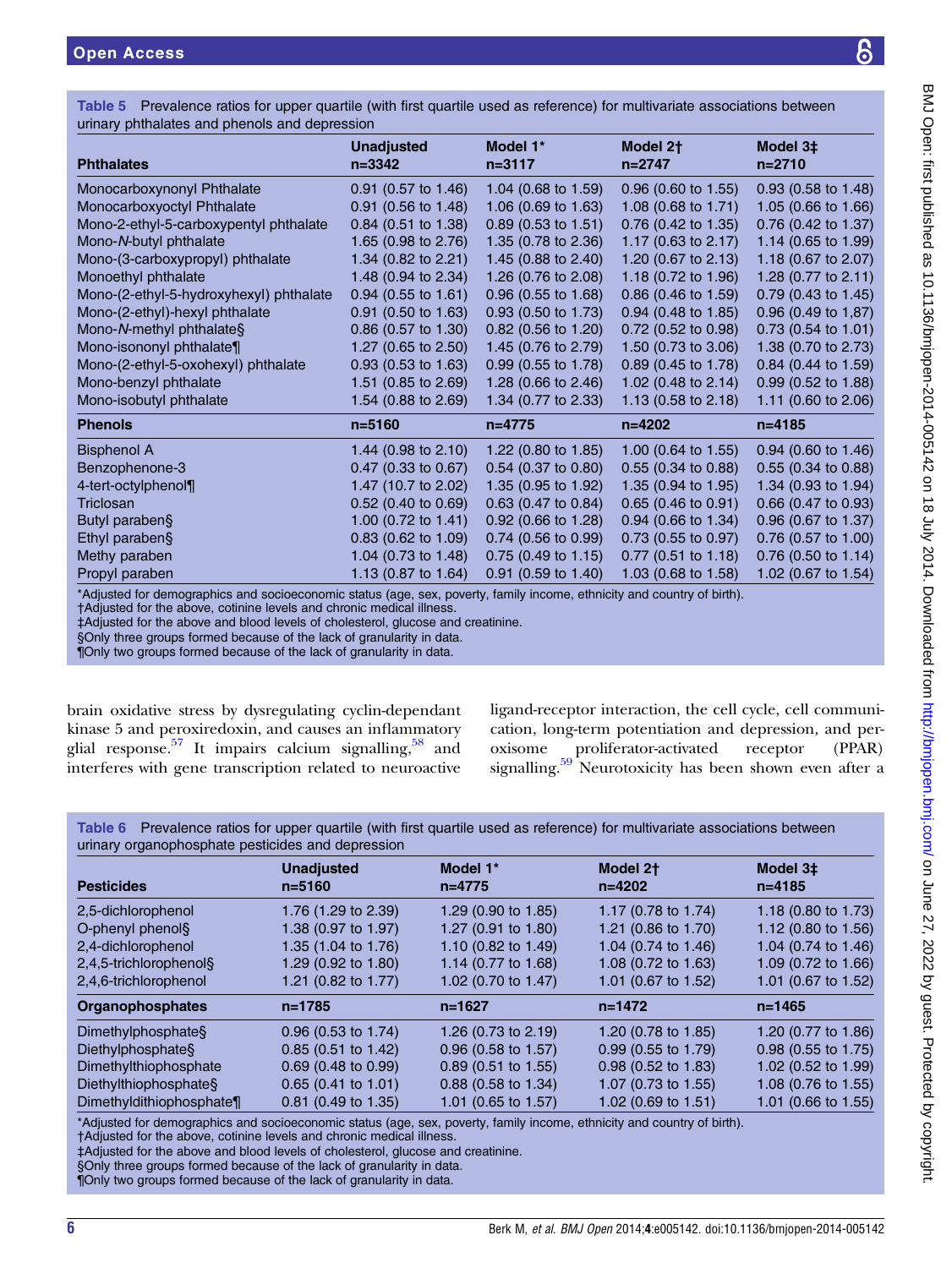<span id="page-6-0"></span>single exposure. $60$  Perfluorodecanoic acid stimulated the proliferation of glioblastoma cell growth, although the behavioural effects of this agent are unknown.<sup>[58](#page-8-0)</sup>

Polyfluoroalkyl chemicals (PFCs), which are widely used in consumer products, are associated with diverse adverse health impacts. There is a report of human neurotoxic effects of perfluorooctane sulfonic acid and perfluorooctanoic acid exposure. Among 1400 pairs of pregnant women and their offspring who were randomly selected from the Danish National Birth Cohort, there was an association between delayed gross motor development in infancy and maternal perfluorooctane sulfonic acid levels, although levels were not associated with delays in other developmental milestones, nor atten-tion.<sup>[61](#page-8-0)</sup> In another epidemiological study, perfluorooctane sulfonic acid, perfluorooctanoic acid and perfluorohexane sulfonic acid but not perfluorononanoic acid, exposure was linked to attention deficit hyperactivity in adolescents.[62](#page-8-0)

There are no published reports on perfluoroundecanoic acid, 2,5-dichlorophenol or O-phenyl phenol and the brain or neurotoxicicity. However, BPA is capable of altering neuronal function via multiple pathways, and developmental exposure to even low doses of BPA during development results in impairment of neurobehavioural development and results in enduring impacts on brain structure, function and behaviour in animal studies. Nanomolar doses of BPA can alter hippocampal long-term potentiation, resulting in significant effects on memory.<sup>[63](#page-8-0)</sup> BPA exposure in animal models results in hyperactivity, as well as disturbed short-term and longterm memory with adult or prenatal exposure. $64~65$  This can be ameliorated by administration of N-acetyl cyst-eine.<sup>[66](#page-8-0)</sup> There are case reports of BPA exposure and neurobehavioural abnormalities in humans, particularly excitability, lethargy and stress abstinence, associated with dietary exposure to food heated in plastics. $67$  In adolescent inner city children, phthalate exposure was linked to poorer social cognition, social communication and social awareness.<sup>[68](#page-8-0)</sup> BPA exposure has been putatively linked to schizophrenia. $69A$  $69A$  relationship between increased hyperactivity and aggression in 2-year olds and prenatal BPA exposure has been suggested.<sup>[70](#page-8-0)</sup> For these reasons, we had hypothesised a positive relationship between these agents and depression; however, these relationships were not observed and, indeed, the inverse was observed in many instances. It is not clear why this may be the case.

This study has many strengths but also some limitations. The strengths of this study include the quality and size of the NHANES database and the rigour of its measures. However, given the vast number of potential POPS, we did not have the ability to assess all agents of relevance. Moreover, given the exploratory nature of this analysis and the absence of a singular a-priori target, the potential for type 1 errors should be noted. It also remains to be clarified if these data represent true neurobiological effects, or are proxy markers of other

operative variables. Different pollutants have a tendency to cluster differently with important socioeconomic variables. Pesticides, for instance, are associated with a lower income.[71](#page-8-0) PFCs, which come from domestic utensils, are associated with the higher end of the income spectrum. This was nicely demonstrated in our analysis. Although we attempted to control for such effects, we cannot exclude that residual confounding is ultimately responsible for the associations we found between PFCs and depression.[72](#page-8-0)

# **CONCLUSION**

In this large, population-based study of adults, cadmium levels were positively associated with depression; however, other investigated POPs and heavy metals were either not associated or inversely associated with depression. This was in contrast to our hypotheses and the explanation for these negative findings remains uncertain. Nevertheless, this study provides tantalising clues about agents and classes of agents requiring closer analysis.

#### Author affiliations

<sup>1</sup>IMPACT Strategic Research Centre, School of Medicine, Deakin University, Geelong, Australia

<sup>2</sup>Orygen Youth Health Research Centre, Centre for Youth Mental Health, University of Melbourne, Parkville, Victoria, Australia

<sup>3</sup>Barwon Health and the Geelong Clinic, Swanston Centre, Geelong, Victoria, Australia

 Florey Institute for Neuroscience and Mental Health, Parkville, Australia Department of Psychiatry, University of Melbourne, Parkville, Australia Departments of Psychiatry and Pharmacology, University of Toronto, Ontario, Canada

<sup>7</sup> Campbell Family Mental Health Research Institute, Centre for Addiction and Mental Health, Toronto, Ontario, Canada

8 Department of Medicine, NorthWest Academic Centre, The University of Melbourne, St Albans, Victoria, Australia

<sup>9</sup> Laboratory Services Branch, Ontario Ministry of the Environment, Toronto, Ontario, Canada

10National Institute for Translational Medicine, Hospital de Clinicas de Porto Alegre, Porto Alegre, Brazil

Funding This research received no specific grant from any funding agency in the public, commercial or not-for-profit sectors.

#### Competing interests None.

Ethics approval NCHS Research Ethics Review Board Approval.

Provenance and peer review Not commissioned; externally peer reviewed.

Data sharing statement The NHANES data set is publically available [http://](http://www.cdc.gov/nchs/nhanes.htm) [www.cdc.gov/nchs/nhanes.htm.](http://www.cdc.gov/nchs/nhanes.htm)

**Open Access** This is an Open Access article distributed in accordance with the Creative Commons Attribution Non Commercial (CC BY-NC 3.0) license, which permits others to distribute, remix, adapt, build upon this work noncommercially, and license their derivative works on different terms, provided the original work is properly cited and the use is non-commercial. See: [http://](http://creativecommons.org/licenses/by-nc/3.0/) [creativecommons.org/licenses/by-nc/3.0/](http://creativecommons.org/licenses/by-nc/3.0/)

#### **REFERENCES**

- Lindstrom AB, Strynar MJ, Libelo EL. Polyfluorinated compounds: past, present, and future. Environ Sci Technol 2011;45:7954–61.
- Dreyer A, Weinberg I, Temme C, et al. Polyfluorinated compounds in the atmosphere of the Atlantic and Southern Oceans: evidence for a global distribution. Environ Sci Technol 2009;43:6507–14.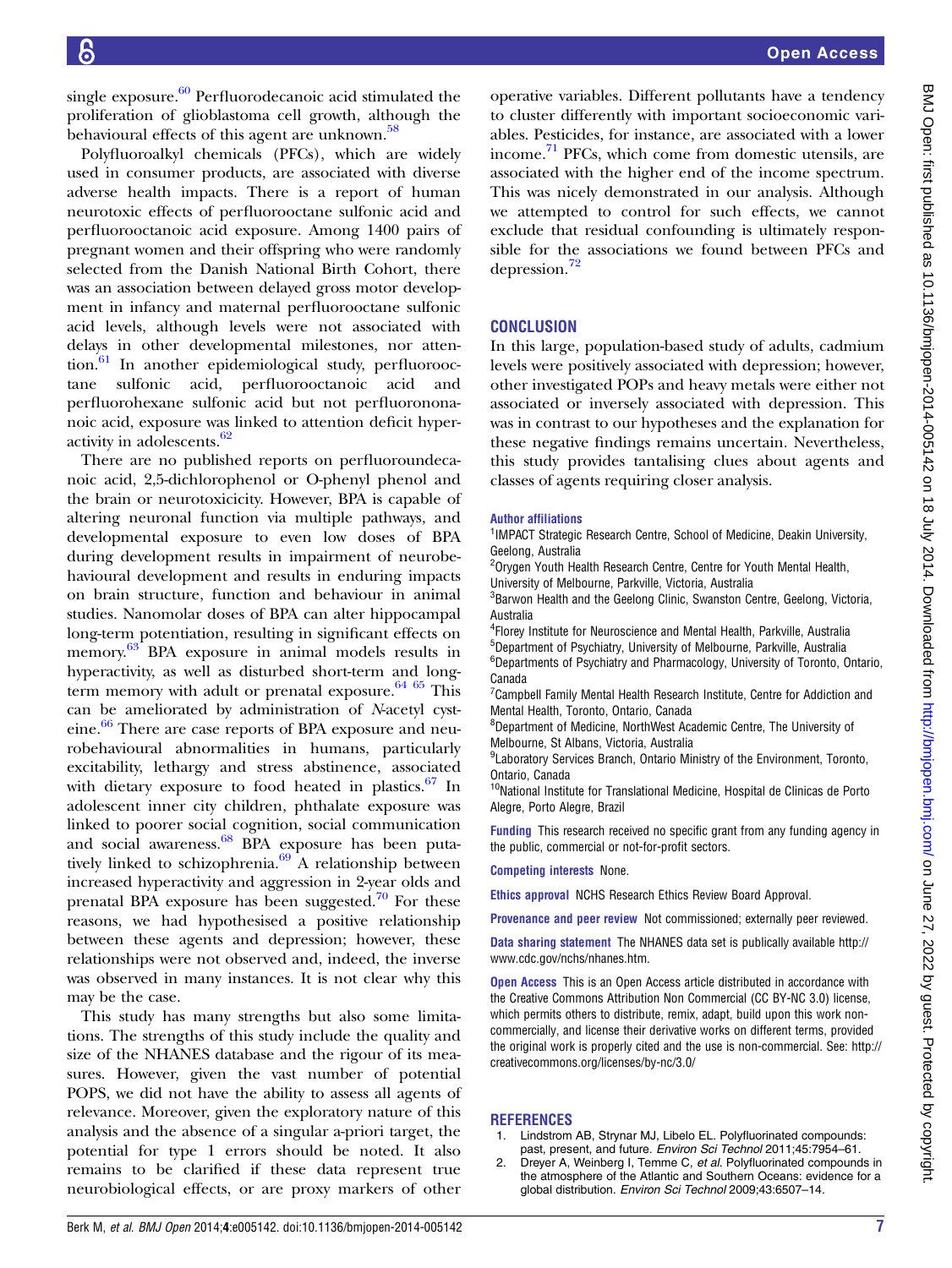- <span id="page-7-0"></span>3. Wania F, Mackay D. A global distribution model for persistent organic pollutants. Sci Total Environ 1995;160:211–32.
- 4. Wania F, Mackay D. Peer reviewed: tracking the distribution of persistent organic pollutants. Environ Sci Technol 1996;30:390A-6A.
- 5. Greenberg DS. Pesticides: white house advisory body issues report recommending steps to reduce hazard to public. Science 1963;140:878–9.
- 6. Bernes C. Persistent organic pollutants: a Swedish view of an International Problem. Stockholm: Swedish Environmental Protection Agency, 1998.
- 7. Carson R. Silent spring. Boston: Houghton Miffin, 1962.<br>8. Turyk ME, Bhaysar SP, Bowerman W, et al. Bisks and h
- Turyk ME, Bhavsar SP, Bowerman W, et al. Risks and benefits of consumption of Great Lakes fish. Environ Health Perspect 2012;120:11–18.
- 9. Gascon M, Verner MA, Guxens M, et al. Evaluating the neurotoxic effects of lactational exposure to persistent organic pollutants (POPs) in Spanish children. Neurotoxicology 2013;34:9–15.
- 10. Desi I. Neurotoxicological effect of small quantities of lindane. Animal studies. Int Arch Arbeitsmed 1974;33:153–62.
- 11. Muller D, Klepel H, Macholz RM, et al. Electroneurophysiological studies on neurotoxic effects of hexachlorocyclohexane isomers and gamma-pentachlorocyclohexene. Bull Environ Contam Toxicol 1981;27:704–6.
- 12. Ahlborg UG, Hanberg A, Kenne K. Risk assessment of polychlorinated biphenyls (PCBs). Report Nord 26. Copenhagen: Nordic Council of Ministers, 1992.
- 13. Takeda T, Matsumoto Y, Koga T, et al. Maternal exposure to dioxin disrupts gonadotropin production in fetal rats and imprints defects in sexual behavior. J Pharmacol Exp Ther 2009:329:1091-9.
- 14. Golka K, Kiesswetter E, Kieper H, et al. Psychological effects upon exposure to polyhalogenated dibenzodioxins and dibenzofurans. Chemosphere 2000;40:1271–5.
- 15. White DM, Daniell WE, Maxwell JK, et al. Psychosis following styrene exposure: a case report of neuropsychological sequelae. J Clin Exp Neuropsychol 1990;12:798–806.
- 16. Aschengrau A, Weinberg JM, Janulewicz PA, et al. Occurrence of mental illness following prenatal and early childhood exposure to tetrachloroethylene (PCE)-contaminated drinking water: a retrospective cohort study. Environ Health 2012;11:2.
- 17. Bayrami M, Hashemi T, Malekirad AA, et al. Electroencephalogram, cognitive state, psychological disorders, clinical symptom, and oxidative stress in horticulture farmers exposed to organophosphate pesticides. Toxicol Ind Health 2012;28:90–6.
- 18. Berk M, Kapczinski F, Andreazza AC, et al. Pathways underlying neuroprogression in bipolar disorder: focus on inflammation, oxidative stress and neurotrophic factors. Neurosci Biobehav Rev 2011;35:804–17.
- 19. Moylan S, Maes M, Wray NR, et al. The neuroprogressive nature of major depressive disorder: pathways to disease evolution and resistance, and therapeutic implications. Mol Psychiatry 2013;18:595–606.
- 20. Feldman RG. Occupational neurology. Yale J Biol Med 1987;60:179–86.
- 21. Feldman RG. Occupational and environmental neurotoxicology. Lippincott-Ravenz: University of Michigan, 1999.
- 22. Gonzalez-Estecha M, Trasobares EM, Tajima K, et al. Trace elements in bipolar disorder. J Trace Elem Med Biol 2011;25 (Suppl 1):S78–83.
- 23. Olabanji O, Ngila JC, Msagati TAM, et al. Effect of metal poisoning and the implications of gender and age on the elemental composition in patients with mental behavioural disorders. Afr J Biotechnol 2011;10:3585–93.
- 24. Caruso RV, O'Connor RJ, Stephens WE, et al. Toxic metal concentrations in cigarettes obtained from U.S. smokers in 2009: results from the International Tobacco Control (ITC) United States survey cohort. Int J Environ Res Public Health 2013;11:202-17.
- 25. Murray CJ, Lopez AD, Black R, et al. Global burden of disease 2005: call for collaborators. Lancet 2007;370:109–10.
- 26. Martin A, Rief W, Klaiberg A, et al. Validity of the brief patient health questionnaire mood scale (PHQ-9) in the general population. Gen Hosp Psychiatry 2006;28:71-7.
- 27. Kroenke K, Spitzer RL, Williams JB. The PHQ-9: validity of a brief depression severity measure. J Gen Intern Med 2001;16:606-13.
- 28. Kroenke K, Spitzer RL, Williams JB, et al. The Patient Health Questionnaire Somatic, Anxiety, and Depressive Symptom Scales: a systematic review. Gen Hosp Psychiatry 2010;32:345–59.
- 29. Analytic and Reporting Guidelines: The National Health and Nutrition Examination Survey (NHANES). [http://www.cdc.gov/nchs/](http://www.cdc.gov/nchs/data/nhanes/nhanes_03_04/nhanes_analytic_guidelines_dec_2005.pdf) [data/nhanes/nhanes\\_03\\_04/nhanes\\_analytic\\_guidelines\\_dec\\_2005.](http://www.cdc.gov/nchs/data/nhanes/nhanes_03_04/nhanes_analytic_guidelines_dec_2005.pdf) [pdf](http://www.cdc.gov/nchs/data/nhanes/nhanes_03_04/nhanes_analytic_guidelines_dec_2005.pdf) (accessed 22 Nov 2012); [\[http://www.cdc.gov/nchs/data/nhanes/](http://www.cdc.gov/nchs/data/nhanes/nhanes_03_04/nhanes_analytic_guidelines_dec_2005.pdf) [nhanes\\_03\\_04/nhanes\\_analytic\\_guidelines\\_dec\\_2005.pdf](http://www.cdc.gov/nchs/data/nhanes/nhanes_03_04/nhanes_analytic_guidelines_dec_2005.pdf)]
- 30. Analytic Note Regarding 2007–2010 Survey Design Changes and Combining Data Across other Survey Cycles. [http://www.cdc.gov/nchs/](http://www.cdc.gov/nchs/data/nhanes/analyticnote_2007–2010.pdf) [data/nhanes/analyticnote\\_2007](http://www.cdc.gov/nchs/data/nhanes/analyticnote_2007–2010.pdf)–2010.pdf (accessed 22 Nov 2012).
- 31. NHANES 2005–2006 Dietary Files. [http://www.cdc.gov/nchs/nhanes/](http://www.cdc.gov/nchs/nhanes/nhanes2005–2006/diet05_06.htm) nhanes2005–[2006/diet05\\_06.htm](http://www.cdc.gov/nchs/nhanes/nhanes2005–2006/diet05_06.htm) (accessed 22 Nov 2012).
- 32. DeNava-Walt C, Proctor BD, Mills RJ. Income, poverty and health insurance coverage in the USA: 2003. U.S. Census Bureau, current population reports. Washington, DC: US Government Printing Office. In., 2004:60–226.
- 33. Pirkle JL, Bernert JT, Caudill SP, et al. Trends in the exposure of nonsmokers in the U.S. population to secondhand smoke: 1988– 2002. Environ Health Perspect 2006;114:853–8.
- 34. Willett WC, Sampson L, Stampfer MJ, et al. Reproducibility and validity of a semiquantitative food frequency questionnaire. Am J Epidemiol 1985;122:51–65.
- 35. Barros AJ, Hirakata VN. Alternatives for logistic regression in cross-sectional studies: an empirical comparison of models that directly estimate the prevalence ratio. BMC Med Res Methodol 2003;3:21.
- 36. Shargorodsky J, Curhan SG, Henderson E, et al. Heavy metals exposure and hearing loss in US adolescents. Arch Otolaryngol Head Neck Surg 2011;137:1183–9.
- 37. Gallagher CM, Meliker JR. Total blood mercury, plasma homocysteine, methylmalonic acid and folate in US children aged 3–5 years, NHANES 1999–2004. Sci Total Environ 2011;409:1399–405.
- 38. Gallagher CM, Smith DM, Meliker JR. Total blood mercury and serum measles antibodies in US children, NHANES 2003-2004. Sci Total Environ 2011;410–411:65–71.
- 39. Lin CY, Lin LY, Chiang CK, et al. Investigation of the associations between low-dose serum perfluorinated chemicals and liver enzymes in US adults. Am J Gastroenterol 2010;105:1354-63
- 40. Fowler BA. General subcellular effects of lead, mercury, cadmium, and arsenic. Environ Health Perspect 1978;22:37–41.
- 41. Fowler BA. Monitoring of human populations for early markers of cadmium toxicity: a review. Toxicol Appl Pharmacol 2009;238:294–300.
- 42. Mendez-Armenta M, Rios C. Cadmium neurotoxicity. Environ Toxicol Pharmacol 2007;23:350–8.
- 43. Borisova T, Krisanova N, Sivko R, et al. Presynaptic malfunction: the neurotoxic effects of cadmium and lead on the proton gradient of synaptic vesicles and glutamate transport. Neurochem Int 2011;59:272–9.
- 44. Duman RS, Aghajanian GK. Synaptic dysfunction in depression: potential therapeutic targets. Science 2012;338:68–72.
- 45. Kursula P, Majava V. A structural insight into lead neurotoxicity and calmodulin activation by heavy metals. Acta Crystallogr Sect F Struct Biol Cryst Commun 2007;63(Pt 8):653–6.
- 46. Reddy GR, Devi BC, Chetty CS. Developmental lead neurotoxicity: alterations in brain cholinergic system. Neurotoxicology 2007;28:402–7.
- 47. Dang WM, Ma WJ, Wang S, et al. Investigation on mental health of residents living in a mineral area in Hubei province. Zhonghua Lao Dong Wei Sheng Zhi Ye Bing Za Zhi 2008;26:457–60.
- 48. Stanley PC, Wakwe VC. Toxic trace metals in the mentally ill patients. Niger Postgrad Med J 2002;9:199–204.
- 49. Pasco JA, Jacka FN, Williams LJ, et al. Dietary selenium and major depression: a nested case-control study. Complement Ther Med 2012;20:119–23.
- 50. Jacka FN, Kremer PJ, Berk M, et al. A prospective study of diet quality and mental health in adolescents. PLoS ONE 2011;6:e24805.
- 51. Timonen M, Horrobin D, Jokelainen J, et al. Fish consumption and depression: the Northern Finland 1966 birth cohort study. J Affect Disord 2004;82:447–52.
- 52. Stein CR, Savitz DA. Serum perfluorinated compound concentration and attention deficit/hyperactivity disorder in children 5–18 years of age. Environ Health Perspect 2011;119:1466–71.
- 53. Macon MB, Villanueva LR, Tatum-Gibbs K, et al. Prenatal perfluorooctanoic acid exposure in CD-1 mice: low-dose developmental effects and internal dosimetry. Toxicol Sci 2011;122:134–45.
- 54. Johansson N, Eriksson P, Viberg H. Neonatal exposure to PFOS and PFOA in mice results in changes in proteins which are important for neuronal growth and synaptogenesis in the developing brain. Toxicol Sci 2009;108:412–18.
- 55. Johansson N, Fredriksson A, Eriksson P. Neonatal exposure to perfluorooctane sulfonate (PFOS) and perfluorooctanoic acid (PFOA) causes neurobehavioural defects in adult mice. Neurotoxicology 2008;29:160–9.
- 56. Zhang L, Li YY, Chen T, et al. Abnormal development of motor neurons in perfluorooctane sulphonate exposed zebrafish embryos. Ecotoxicology 2011;20:643–52.